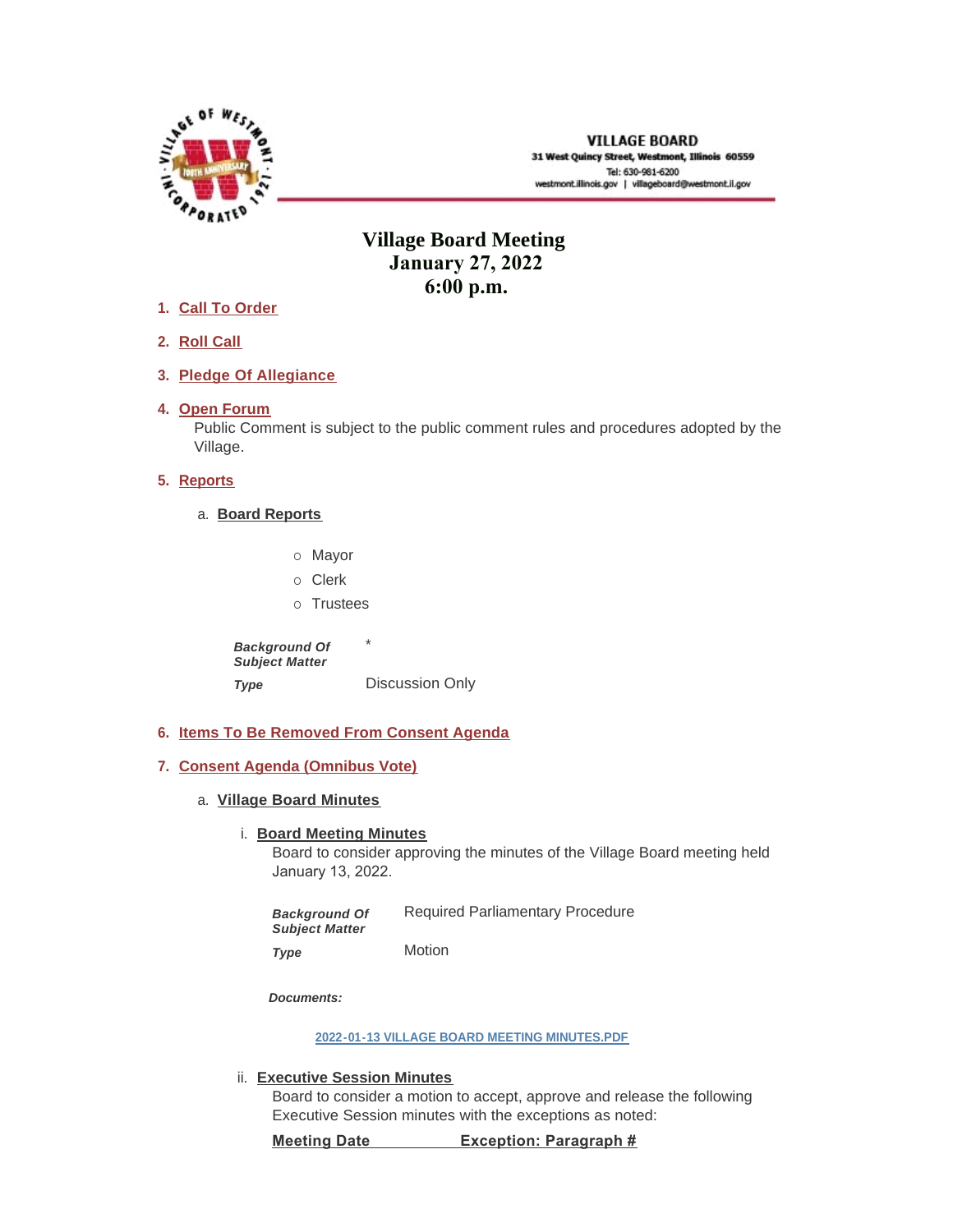- April 26, 2018
- June 21, 2018
- September 9, 2021
- September 23, 2021 Except 5, 6, 7

The Illinois Open Meetings Act requires that the Village Board periodically review to accept, approve and/or release Executive Session minutes in whole or part. *Background Of Subject Matter* 

\* Approve **Motion** N/A \* *Additional Background Recommendation Type Budgeted Budgeted* 

*Explanation* 

### b. **Finance Ordinance**

**Finance Ordinance #19** i.

Total to be announced at the meeting.

\* **Motion** *Background Of Subject Matter Type* 

#### **Purchase Orders** c.

# **PO 22201928** i.

Axon Enterprises \$119,075.86

| <b>Background Of</b><br><b>Subject Matter</b> | Annual price for cameras and tasers                                                                                                           |
|-----------------------------------------------|-----------------------------------------------------------------------------------------------------------------------------------------------|
| <b>Additional</b><br><b>Background</b>        | This replaces PO 22201257 approved at the 11/4/2021<br>meeting so that the approval takes place in the same<br>calendar year as the purchase. |
| Type                                          | <b>Purchase Order</b>                                                                                                                         |

Yes *Budgeted* 

*Documents:*

### **[22201928.PDF](https://westmont.illinois.gov/AgendaCenter/ViewFile/Item/8486?fileID=11997)**

**Total Of Purchase Order And Finance Ordinance** d.

To be announced at the meeting.

\* **Motion** *Background Of Subject Matter Type* 

#### **Unfinished Business 8.**

**New Business 9.**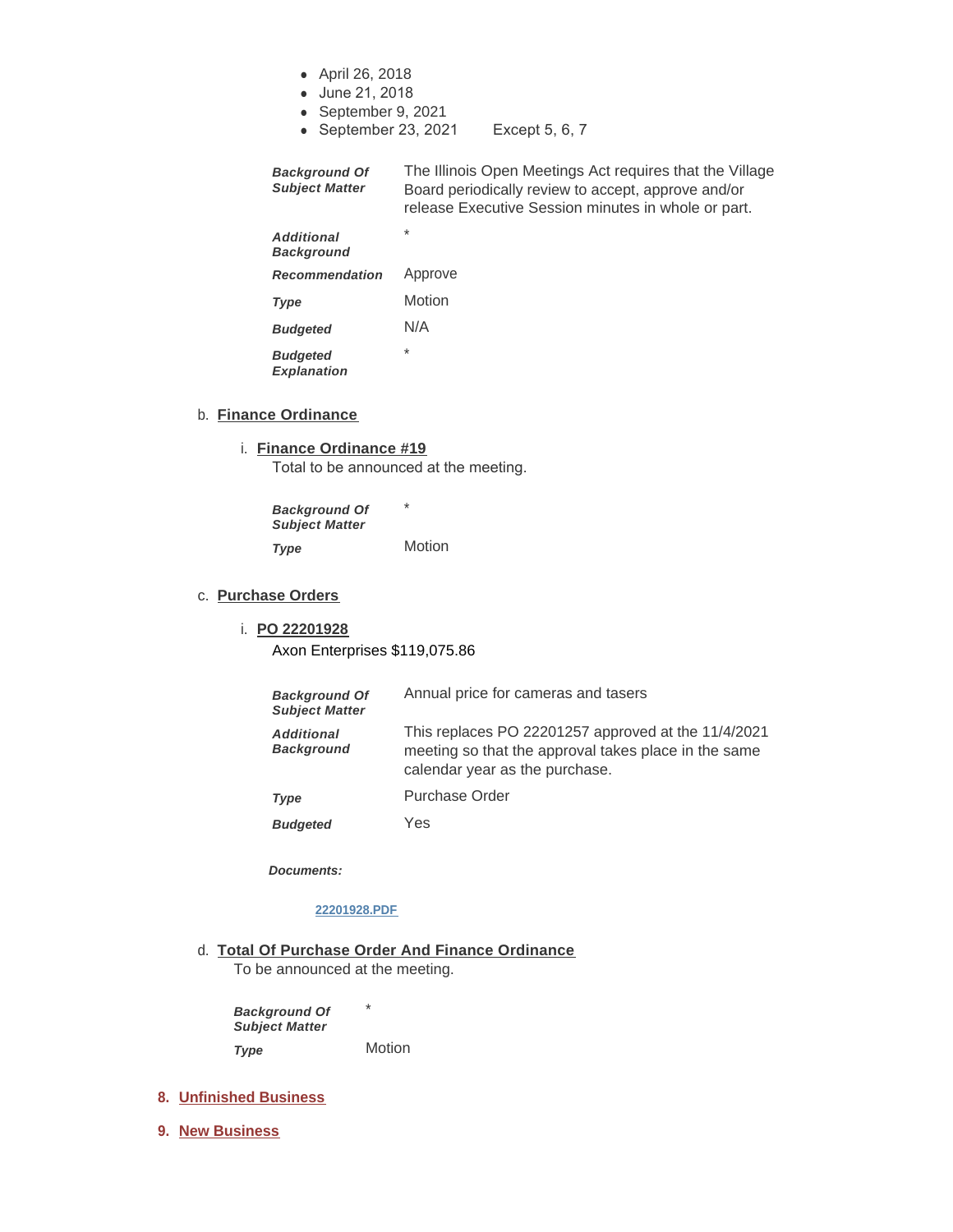# **Belle Tire - 6490 South Cass Avenue** a.

Board to consider an ordinance approving requests from Barnes Development Company, LLC, regarding the property located at 6490 South Cass Avenue, for the following:

- 1. Special Use Permit to operate a battery and tires sales and service establishment in the B-2 General Business District.
- 2. Variance to allow a parking lot to encroach into the side yard adjoining 65th Street.
- 3. Variance to allow a 60 foot flagpole to exceed the maximum height of buildings and structures in the B-2 District.
- 4. Preliminary and Final Plat of Dedication.
- 5. Site and Landscaping Plan.
- 6. Commercial masonry waiver.

| <b>Background Of</b>  | Applicant requests approvals to construct a new 9,800 square-                                                                 |
|-----------------------|-------------------------------------------------------------------------------------------------------------------------------|
| <b>Subject Matter</b> | foot single-story tire sales and service center.                                                                              |
| <b>Additional</b>     | Stormwater management, landscape and parking lot lighting will                                                                |
| <b>Background</b>     | meet requirements of the zoning ordinance.                                                                                    |
| <b>Recommendation</b> | At its meeting on January 12, 2022, the Planning and Zoning<br>Commission unanimously recommended approval of these<br>items. |
| Type                  | Ordinance                                                                                                                     |

## *Documents:*

**[PLAT OF DEDICATION.PDF](https://westmont.illinois.gov/AgendaCenter/ViewFile/Item/8479?fileID=11991) [2022-01-27 BOARD MEMO 6490 S CASS AVE.PDF](https://westmont.illinois.gov/AgendaCenter/ViewFile/Item/8479?fileID=11992) [6490 S CASS APP AND SUPPORTING DOCS.PDF](https://westmont.illinois.gov/AgendaCenter/ViewFile/Item/8479?fileID=11993) [SITE AND LANDSCAPE PLANS.PDF](https://westmont.illinois.gov/AgendaCenter/ViewFile/Item/8479?fileID=11994)**

# **Video Gaming Terminal Fee Increase** b.

Board to approve an increase to the video gaming terminal fee to \$250 / machine.

| <b>Background Of</b><br><b>Subiect Matter</b> | The current video gaming terminal fee is \$25 per machine. |
|-----------------------------------------------|------------------------------------------------------------|
| Type                                          | Ordinance                                                  |

**Wireless Communication Tower And Antenna Text Amendments** c. Board to consider an ordinance approving Zoning Ordinance text amendments to create and clarify regulations for Cellular Towers and Antennas.

| <b>Background Of</b><br><b>Subject Matter</b> | Zoning Ordinance amendments are proposed to adopt land use<br>regulations to properly define and address cell towers, cell<br>antenna, and other various types of antenna. |
|-----------------------------------------------|----------------------------------------------------------------------------------------------------------------------------------------------------------------------------|
| <b>Additional</b><br><b>Background</b>        | Introduces a new code section specific to cell towers and<br>antenna, creates definitions, and clarifies other relevant code<br>references.                                |
| <b>Recommendation</b>                         | At its meeting on January 12, 2022, the Planning and Zoning<br>Commission unanimously recommended approval of this text<br>amendment.                                      |
| Type                                          | Ordinance                                                                                                                                                                  |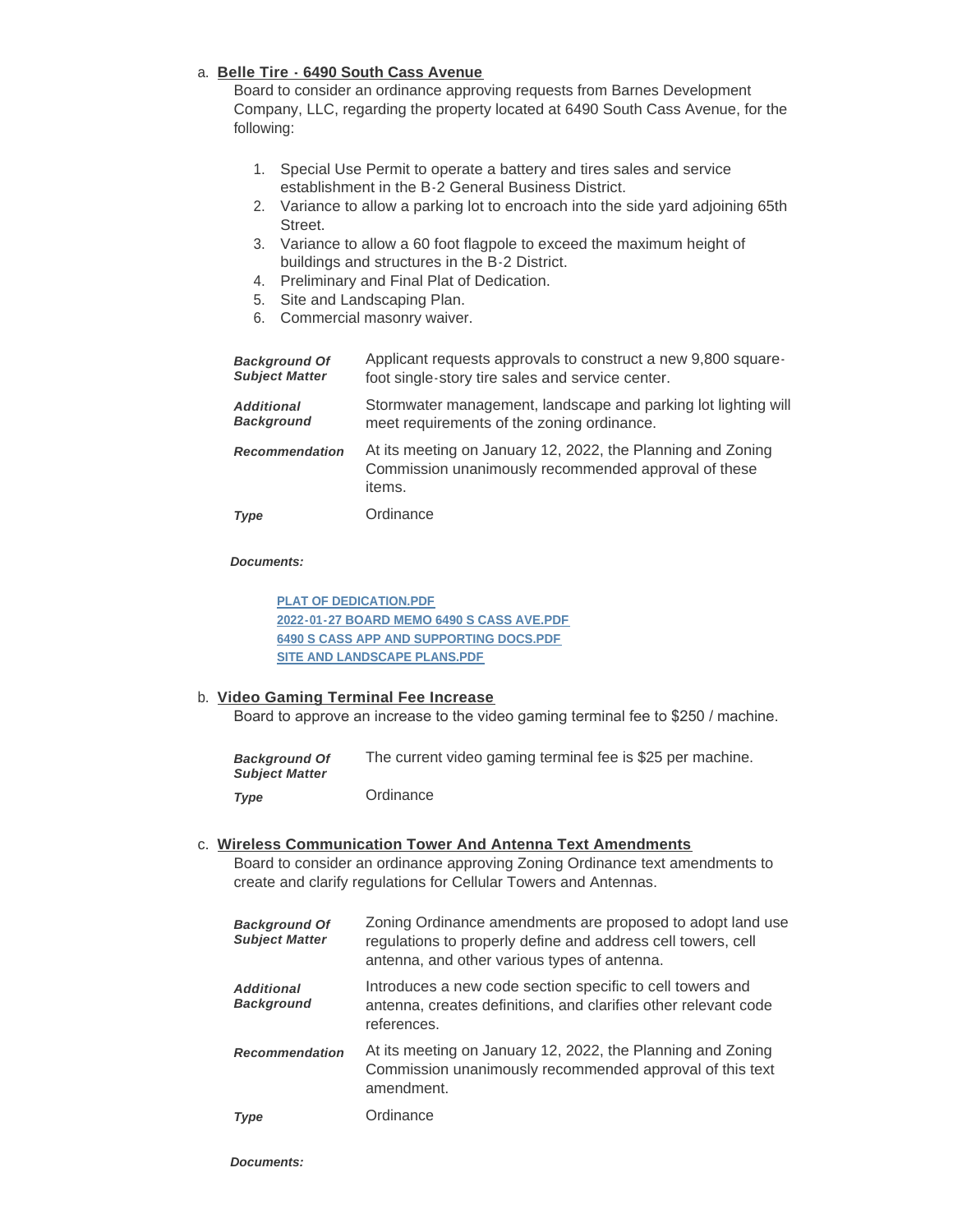## **[2022-01-27 BOARD MEMO - CELL TOWER TEXT AMENDMENT.PDF](https://westmont.illinois.gov/AgendaCenter/ViewFile/Item/8478?fileID=11995) [CELL TOWERS DRAFT LANGUAGE.PDF](https://westmont.illinois.gov/AgendaCenter/ViewFile/Item/8478?fileID=11998)**

## **Software Agreement With Frontline** d.

Board to consider an ordinance approving a Software Agreement between the Village of Westmont and Frontline Public Safety Solutions, LLC.

| <b>Background Of</b><br><b>Subject Matter</b> | Frontline provides a web-based public safety data management<br>portal and other software for use by the Westmont Police<br>Department. It allows the PD to efficiently track and manage<br>training, schedules, use of force, complaints, and other<br>information.         |
|-----------------------------------------------|------------------------------------------------------------------------------------------------------------------------------------------------------------------------------------------------------------------------------------------------------------------------------|
| <b>Additional</b><br><b>Background</b>        | The term is for 1-year, with automatic 1-year renewals. Either<br>party may terminate 90 days prior to a renewal term, &<br>Westmont may terminate if new pricing terms for renewal terms<br>are unacceptable. The prorated cost for FY22 is \$2,083.00,<br>FY23 \$5,000.00. |
| <b>Recommendation</b>                         | Approve                                                                                                                                                                                                                                                                      |
| <b>Type</b>                                   | Ordinance                                                                                                                                                                                                                                                                    |

#### *Documents:*

**[WESTMONT FRONTLINE QUOTE PRICING \(1\).PDF](https://westmont.illinois.gov/AgendaCenter/ViewFile/Item/8487?fileID=11999) [WESTMONT FRONTLINE AGREEMENT FINAL SIGNED.PDF](https://westmont.illinois.gov/AgendaCenter/ViewFile/Item/8487?fileID=12000)**

### **Empower Health - Biometric Screening Agreement** e.

Board to consider an ordinance approving a Biometric Screening Agreement between the Village of Westmont and Empower Health Services, LLC.

| <b>Background Of</b><br><b>Subject Matter</b> | This Agreement is for the benefit of Village employees. It allows<br>employees to voluntarily partake in biometric health screening<br>and is part of the health and wellness plan of the Village. A<br>similar agreement with Empower Health was approved last year. |
|-----------------------------------------------|-----------------------------------------------------------------------------------------------------------------------------------------------------------------------------------------------------------------------------------------------------------------------|
| <b>Additional</b><br><b>Background</b>        | The term is 12 months, and can be renewed by an approved<br>amendment. The pricing terms are set forth in Exhibit A. Either<br>party can terminate the Agreement without cause or for cause<br>upon proper notice.                                                    |
| <b>Recommendation</b>                         | Approve                                                                                                                                                                                                                                                               |
| <b>Type</b>                                   | Ordinance                                                                                                                                                                                                                                                             |
| <b>Budgeted</b>                               | Yes                                                                                                                                                                                                                                                                   |

*Documents:*

## **[WESTMONT EMPOWER HEALTH SERVICES AGREEMENT FINAL 2022.PDF](https://westmont.illinois.gov/AgendaCenter/ViewFile/Item/8485?fileID=11996)**

#### **Miscellaneous 10.**

## **Executive Session 11.**

This Board may adjourn to closed session to discuss matters so permitted and may act upon such matters upon returning to open session.

## **Adjourn 12.**